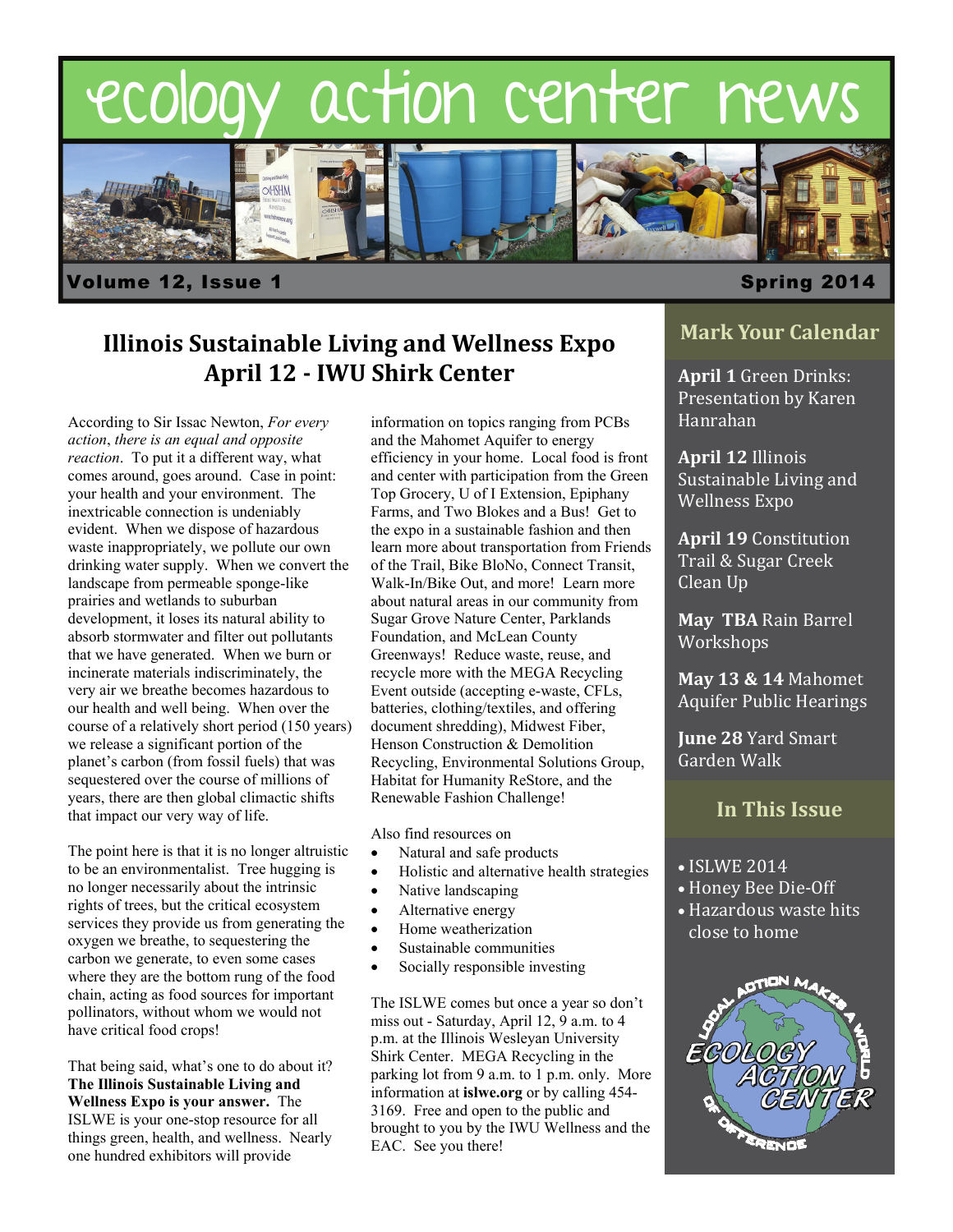**GREATNONPROFITS 2013** 

**TOP-RAT NONPROFI** 

# **The honey bees are dying off, but you can help save them by being Yard Smart**

By Carl Roberts, EAC Volunteer

 Do we face a desolate world without pollinators?

Imagine a world where you couldn't enjoy a steaming mug of coffee in the morning or indulge in a chocolate delicacy after dinner. Where apples, strawberries and dozens of other fruits would be mere memories. Where broccoli, carrots and numerous other vegetables would not be available to enrich your diet. And where you would have to wear synthetic polyester leisure suits because cotton would no longer grow.

Such a world is a real possibility if the populations of honey bees and other insects that pollinate plants (pollinators) continue to die off. Dozens of plants would not be able to survive. Honeylove.org lists 96 different plants that are dependent on pollination, and there are many more.

The demise of honey bees is not a myth. Honeylove.org reports that "in just the last ten years, over 40% of the bee colonies in the US have suffered Colony Collapse Disorder (CCD)." Due to this disorder, bees either fly back to their hives and die or become disoriented and die away from home. $<sup>1</sup>$ </sup>

#### **Where have all the honey bees gone?**

"There is agreement among beekeepers and scientists that the health of honey bees has been in decline for years," according to the Penn State University Department of Entomology. They go on to say "the rate of decline appears to be accelerating," and they refer to a study published in the journal Science that confirms the belief that the decline in honey bees and other pollinators will have a drastic effect on the plants that require pollination throughout the world.

A Penn State study in 2007 documented that a large portion of the 2.4 million honey bee colonies that provide crop pollination have been affected by exposure to chemical pesticides. Testing of piles of dead honey bees outside their hives, along with pollen and wax samples, found pesticide residues.

Only three of 108 pollen samples tested showed no evidence of pesticides. In the other 105 pollen samples, researchers identified 46 different pesticides. Twenty different pesticides were identified in a test of 88 wax samples. The most commonly detected pesticides were "fluvalinate, coumaphos and chlorpyrifos."2

#### **Is there other evidence of honey bees being exposed to pesticides?**

Evidence of pesticides that are highly toxic to honey bees have been found in the bees and areas where bees do their pollination. Some of the findings reported by plosone.org are as follows:

The dead and dying bees that were tested showed the presence of pesticides. The healthy bees that were tested did not contain detectable levels of pesticide.

Dandelion flowers that were tested contained pesticides. Researchers said the pesticides could have been deposited on the outside of the flowers or infected the flowers by uptake through the root system.

Pesticides were detected in the soil of fields that were tested. These fields included those that were planted and those that were unplanted.<sup>3</sup>

#### **What other pollinators are there besides honey bees?**

While honey bees are the best-known pollinators, there are other pollinators as well. Northwestern University defines a pollinator as follows:

"A pollinator is an animal that causes plants to make fruits or seeds. They do this by moving pollen from one part of the flower of a plant to another part. This pollen then fertilizes the plant. Only fertilized plants can make fruit and/or seeds, and without them, the plants cannot reproduce."

Bees, hummingbirds and some types of butterflies are the best pollinators. When they brush up against a flower in order to gather their food, some of the pollen gets on their bodies. They brush

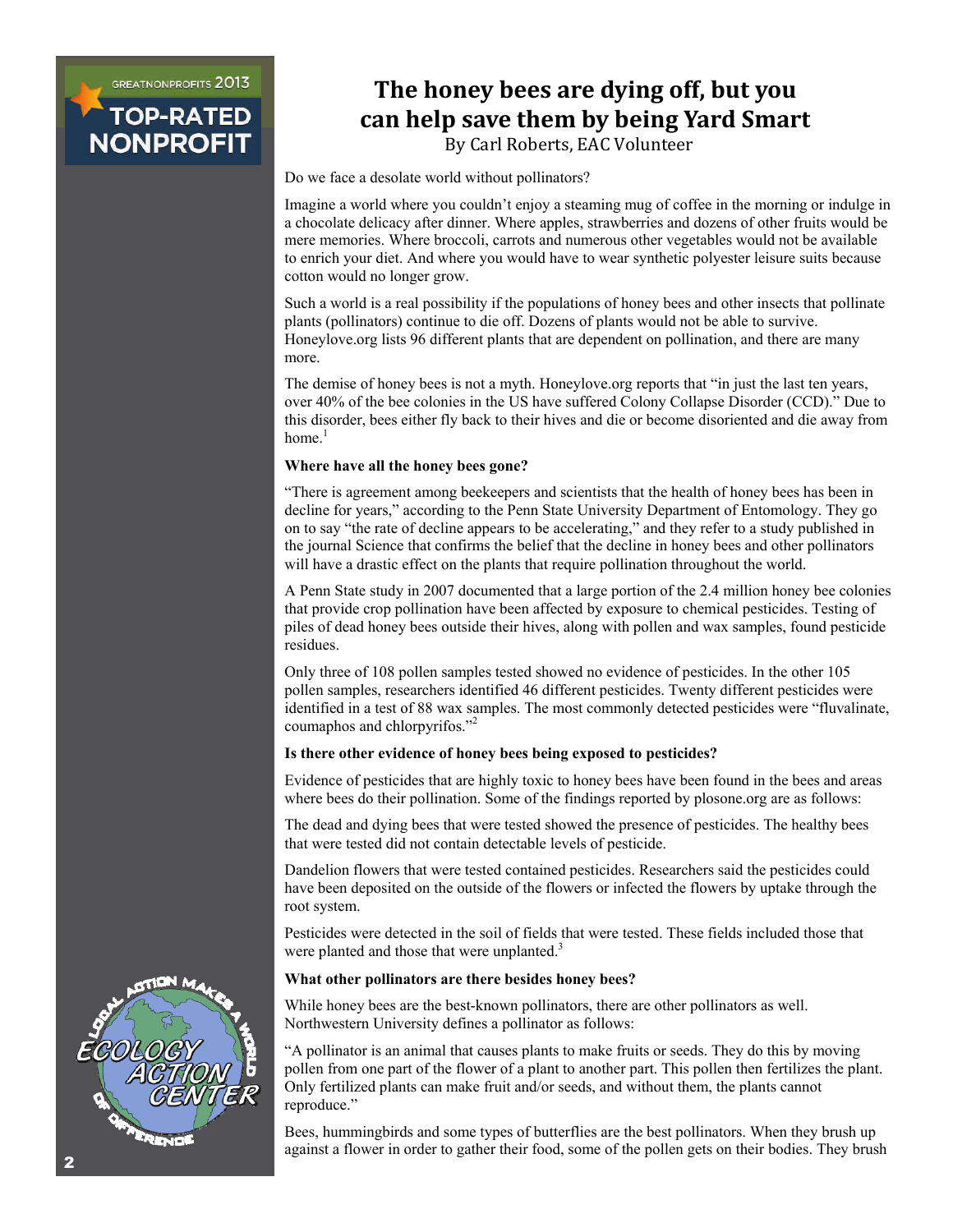up against other parts of the flower, and the pollen on their bodies rubs off onto the plant. This moving of pollen is what fertilizes the flower.

Other insects – such as spiders, flies and wasps – are also pollinators at times. When they use a flower as a hiding place or occasionally scavenge for food, they brush up against the flower. This does not happen nearly as frequently as the pollination by bees.

The 96 different plants mentioned earlier require pollination by bees or other creatures in order to reproduce or grow fruit. There are some kinds of plants, however, that do not require the involvement of bees or other pollinators. Illinois' world-famous corn and soybeans are pollinated by the wind blowing on them.<sup>4</sup>

#### **How are herbicides affecting Monarch butterflies?**

Slate.com reports that the Monarch butterfly population is rapidly shrinking because milkweed - the only plant the butterfly larvae will eat – is being killed off by herbicides. University of Minnesota biologists estimated that as "the amount of milkweed in farm fields fell by more than 80 percent …the loss of milkweed almost exactly mirrored the decline in Monarch egg production."

The loss of milkweed in Iowa is estimated to be worse than that in Minnesota. Iowa State University estimates that "Iowa farmland has lost more than 98 percent of the milkweed that was once there." This includes patches of milkweed that frequently grew among crops and at the edges of fields. Herbicides have killed off the milkweed that previously fed the butterflies.<sup>5</sup>

#### **You can help save the honey bees by being Yard Smart**

You can make a difference by becoming involved in the Ecology Action Center's (EAC) Yard Smart program. Yard Smart is a voluntary effort to help reduce synthetic pesticide use, conserve natural resources and make room for wildlife. The program encourages yard care practices that are safe for children, pets and the environment.

The Yard Smart Program aims to recognize local homeowners who use ecologically-sustainable practices in their yard care. Homeowners can be certified for any or all three Yard Smart levels.

Certification #1: The Chemical-Free Yard certification recognizes not using synthetic pesticides and fertilizers.

Certification #2: The Easy on the Earth certification recognizes using organic practices that reduce waste and conserve natural resources like water and fossil fuels.

Certification #3: The Wildlife Habitat certification recognizes homeowners that provide the basic requirements for wildlife to survive and flourish.<sup>6</sup>

#### **Specific ways you can be involved**

Learn how to be Yard Smart by checking out the EAC website.<sup>6</sup> The site includes a number of fact sheets on practical ways to implement the Yard Smart practices.

Join the EAC's annual Yard Smart Garden Tours, which are free and open to everyone. You will visit Bloomington-Normal-area yards that demonstrate the reduced use of pesticides, smart ways to recycle, and how to create a wildlife habitat. Please call the EAC at 309-454-3169 for tour information and reservations.

Contact the EAC by calling (309-454-3169), using the "Contact us" tab on the website ecologyactioncenter.org, or stopping by the EAC at 202 West College Ave. in Normal.

#### **Citations**

- 1. http://honeylove.org/list-of-food/
- 2. http://bee-quick.com/reprints/fraizer\_abj.pdf
- 3. http://www.plosone.org/article/info%3Adoi%2F10.1371%2Fjournal.pone.0029268
- 4. http://www.qrg.northwestern.edu/projects/marssim/simhtml/info/whats-a-pollinator.html
- 5. http://www.slate.com/articles/health\_and\_science/science/2014/01/
- monarch\_butterfly\_decline\_monsanto\_s\_roundup\_is\_killing\_milkweed.html
- 6. http://www.ecologyactioncenter.org/yard-smart/

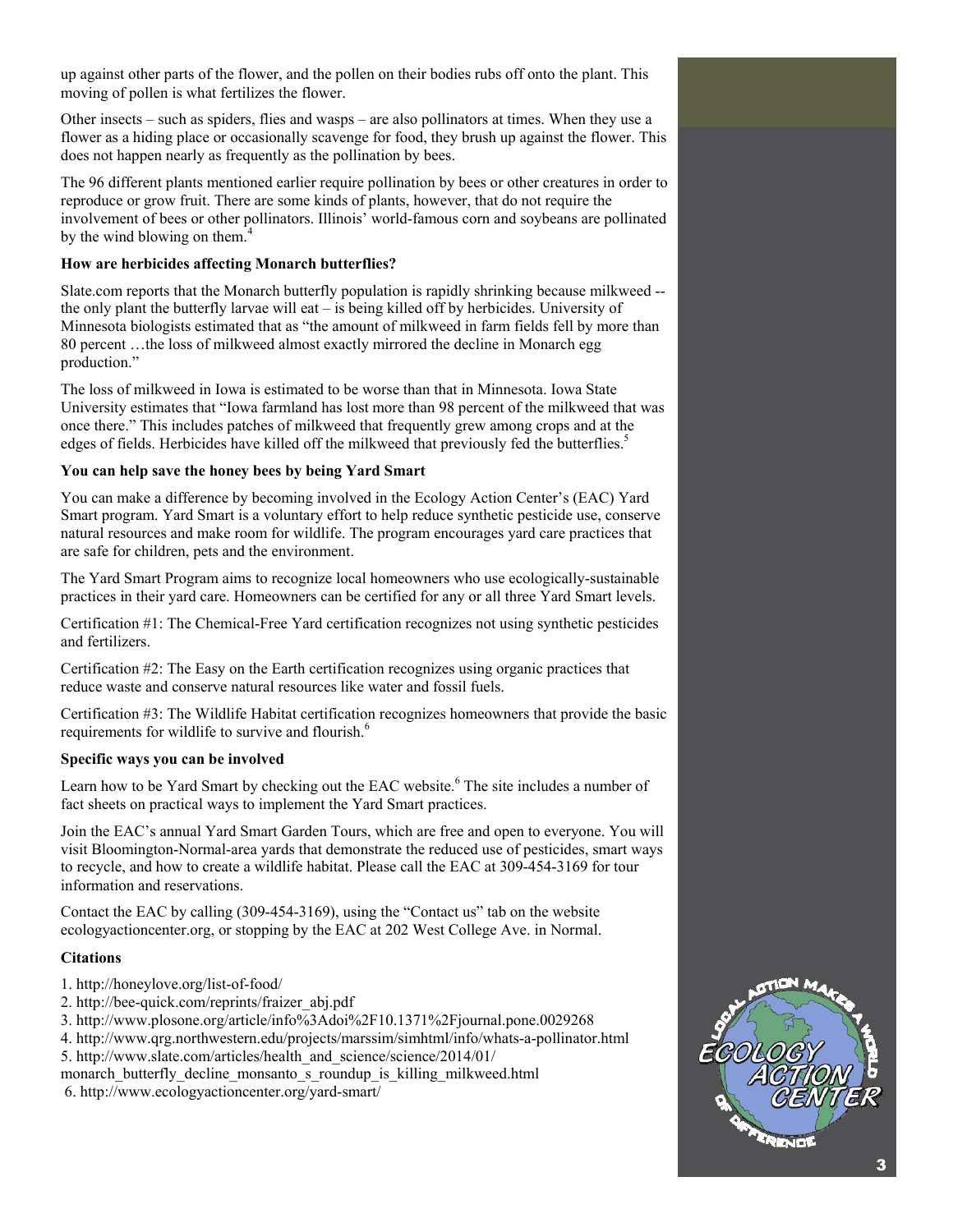**GREATNONPROFITS 2013** 

# **TOP-RATED NONPROFIT**

## **Hazardous Waste Hits Close to Home**

By Miya Thalmann, EAC Intern

In the past four years of living and attending school in Bloomington-Normal, Illinois I was never too concerned about pollutants in my drinking water, or even what source my water came from. While there are some concerns about local agricultural runoff in local water supplies, I trusted the local water authorities to manage these common pollutants. However, I, along with people from other communities of central and eastern Illinois, have come to learn that the quality of our water could soon be further compromised with even more harmful chemicals.

#### **Some Problems:**

A landfill near our Bloomington-Normal community in Clinton, Illinois has applied for a permit to accept an especially hazardous chemical called polychlorinated biphenyls (PCBs). Aside from the concern that this landfill was never designed to hold chemicals classified as hazardous waste, the landfill sits over an aquifer, the Mahomet Aquifer, which supplies water to various municipalities and homeowners in 14 Illinois counties, including the Town of Normal. For some of the communities it is the "sole source" of their available drinking water.

Someday, the City of Bloomington where I am currently living, may need to tap into this aquifer for water, thus this issue hits close to home for me. It is concerning that PCB's or other hazardous waste could leak from the landfill polluting the aquifer below, thus polluting the drinking water that some 750,000 people presently use. Currently there is no protection from the federal U.S. Environmental Protection Agency (EPA) for the proposed PCB landfill permit in Clinton.

Storing hazardous waste that is potentially harmful to our health above a vital drinking water source, such as the Mahomet Aquifer, does not make sense. The PCBs proposed for dumping in the Clinton landfill are man-made organic chemicals that are highly toxic. They were first introduced in the 1920s as liquid insulation for electricity. They were also used as hydraulic fluids, in paints, ceiling tiles, and in making materials flame retardant. However abundant, PCBs were banned in 1977 in the US for production and use in new products because of the carcinogenic and toxic effects they were found to have. Even so, many pre-1977 products still contain traces of PCBs. PCBs silently persist in the environment and have long, chemically stable lives. Why would we allow them to be deposited over our drinking water source? Because of the region's dependence on the Mahomet Aquifer, it is vitally important to protect this water source from pollution, and preserve it for future generations.

The banned PCBs targeted for the local landfill are certainly not the only hazardous chemicals that can contaminate our water and harm our health. I have learned that, unfortunately, hazardous chemicals can be found everywhere: in our factories, farms or even more shockingly, in our homes. More common household hazardous wastes (HHW) include oil-based paints, used motor oil, herbicides or insecticides, cleaning products, household batteries and lawn chemicals. Unfortunately, these items cannot be safely recycled or disposed of without a special center or collection event. If we dispose of these incorrectly, for example, by just throwing them in our trash, this waste can pose a serious threat to our environment and our health, as they may leak into our soil, air and water.

#### **Some Solutions:**

Fortunately, I have learned that there is plenty we can do to protect ourselves and our local water supplies from improper hazardous waste disposal.

**What We Can Do about Hazardous Waste:** 

**Learn about the harmful consequences of hazardous waste.** 

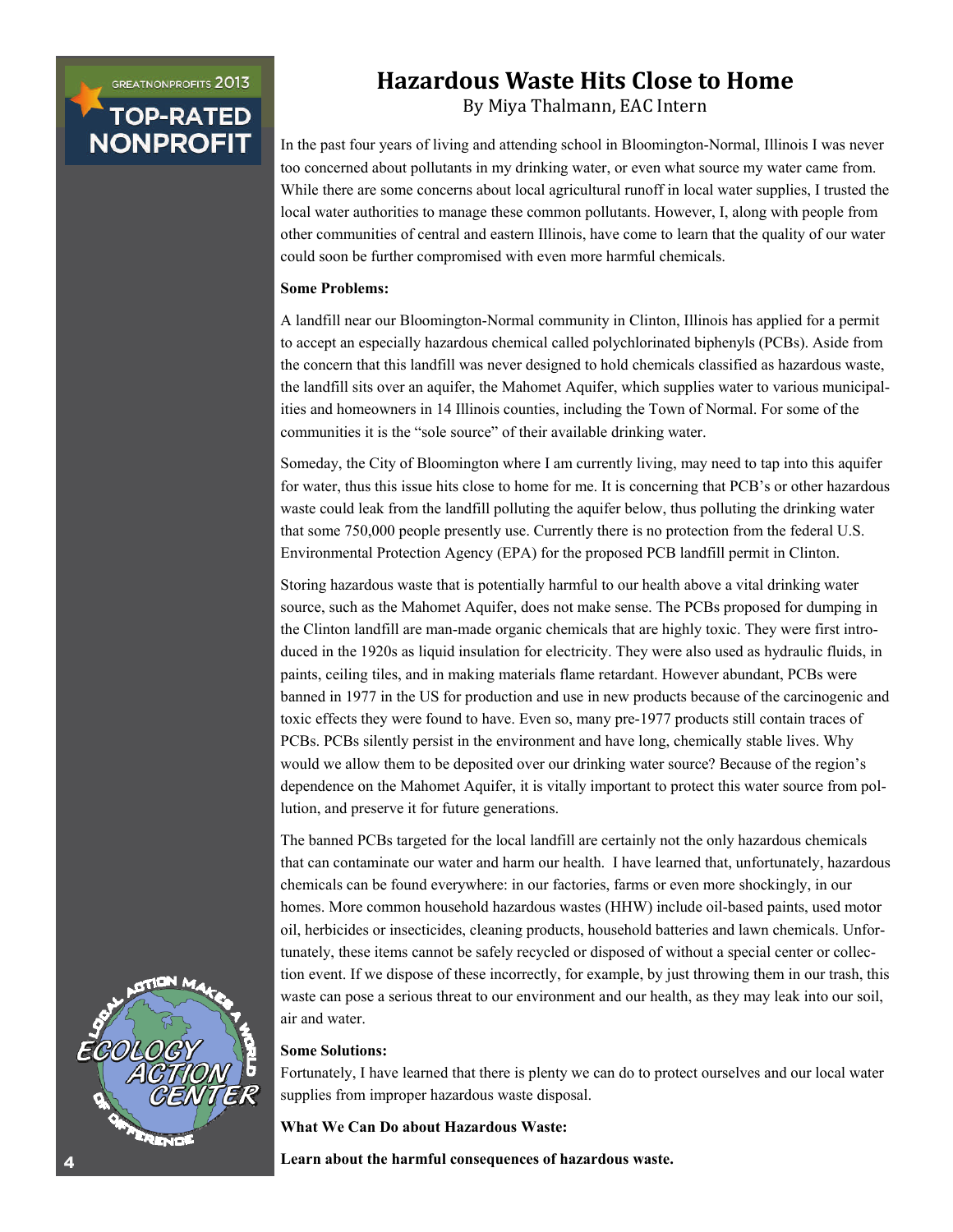**Seek responsible disposal of hazardous material**. Bring your HHW to a local HHW collection event or find local drop off places for HHW, such as batteries, CFLs or other items. Visit the Ecology Action Center website to find responsible local ways to dispose of HHW [\(www.ecologyactioncenter.org](http://www.ecologyactioncenter.org)) including local HHW collection events. The Illinois Environmental Protection Agency (IEPA) schedules household hazardous waste collection events throughout the state but funding has become irregular. See [www.epa.state.il.us.](http://www.epa.state.il.us)

**Reduce generation of hazardous waste.** The most cost effective and safest strategy for hazardous waste management is **source reduction.** This reduction is the conscious effort to avoid generation and use of hazardous products. Avoid purchasing products that are hazardous all together and consider purchasing alternatives to household cleaning products. Before purchasing products, read labels to see if there are warnings about potential toxic substances. Buy smaller quantities of products that contain hazardous ingredients. Share any leftover product with neighbors or associations over the Internet. For more information visit: [www.ecologyactioncenter.org](http://www.ecologyactioncenter.org) and/or groups.freecycle.org/McFreecycle.

#### **Local Action to Protect the Mahomet Aquifer:**

U.S. EPA is now accepting comments for the proposed petition to designate the Mahomet Aquifer a Sole Source Aquifer (SSA) for Central Illinois. This will help protect our water source from contamination. The Safe Drinking Water Act is the main federal law that ensures the quality of American's drinking water. From this act the U.S. EPA has authority to classify an aquifer as a sole or principal source of drinking water for certain bodies of water. This designation, in relation to the Mahomet Aquifer, would allow the EPA to review all federally funded projects to ensure they will not lead to contamination.

- **Learn more about the Mahomet Aquifer** through various websites.
	- Town of Normal's website (www.normal.org) contains the recorded meeting and presentations from a recent Mahomet Aquifer Summit.
	- Mahomet Protection Alliance (www.mahometaquifer.org)
- **Attend the 2014 Illinois Sustainable Living & Wellness Expo** on April 12 and meet the Mahomet Aquifer Protection Alliance to learn more.
- **Attend two public hearings in May.** See www.mahometaquifer.org for details.
- **Contact the US EPA.** For more information visit: [www.mahometaquifer.org.](http://www.mahometaquifer.org)

#### **Works Cited**

Cassell, Peter. "U.S. EPA Seeks Public Comment on Mahomet Aquifer Designation." *United States Environmental Protection Agency*. N.p., 12 Mar. 2014. Web. 26 Mar. 2014. <http:// yosemite.epa.gov/opa/admpress.nsf/0/6244f181c13467aa85257c99005515c8?OpenDocument>.

"Hazardous Waste." *EPA*. Environmental Protection Agency, n.d. Web. 26 Mar. 2014. <http:// www.epa.gov/wastes/hazard/index.htm>.

"Less-Toxic Household Products." *Illinois Environmental Protection Agency*. N.p., n.d. Web. 26 Mar. 2014. <http://www.epa.state.il.us/p2/less-toxic-products.html>.

"Support EPA Sole Source Approval for the Mahomet Aquifer." *Mahomet Aquifer Protection*  Alliance. N.p., n.d. Web. 26 Mar. 2014. <http://mahometaquifer.org/protecting-the-mahometaquifer/support-epa-sole-source-approval-for-the-mahomet-aquifer/>.

"Toxic Waste." *National Geographic*. N.p., n.d. Web. 26 Mar. 2014. <http:// environment.nationalgeographic.com/environment/global-warming/toxic-waste-overview/#close -modal>.

"Waste and Recycling." *Ecology Action Center*. N.p., n.d. Web. 26 Mar. 2014. <http:// www.ecologyactioncenter.org/waste-and-recycling>.